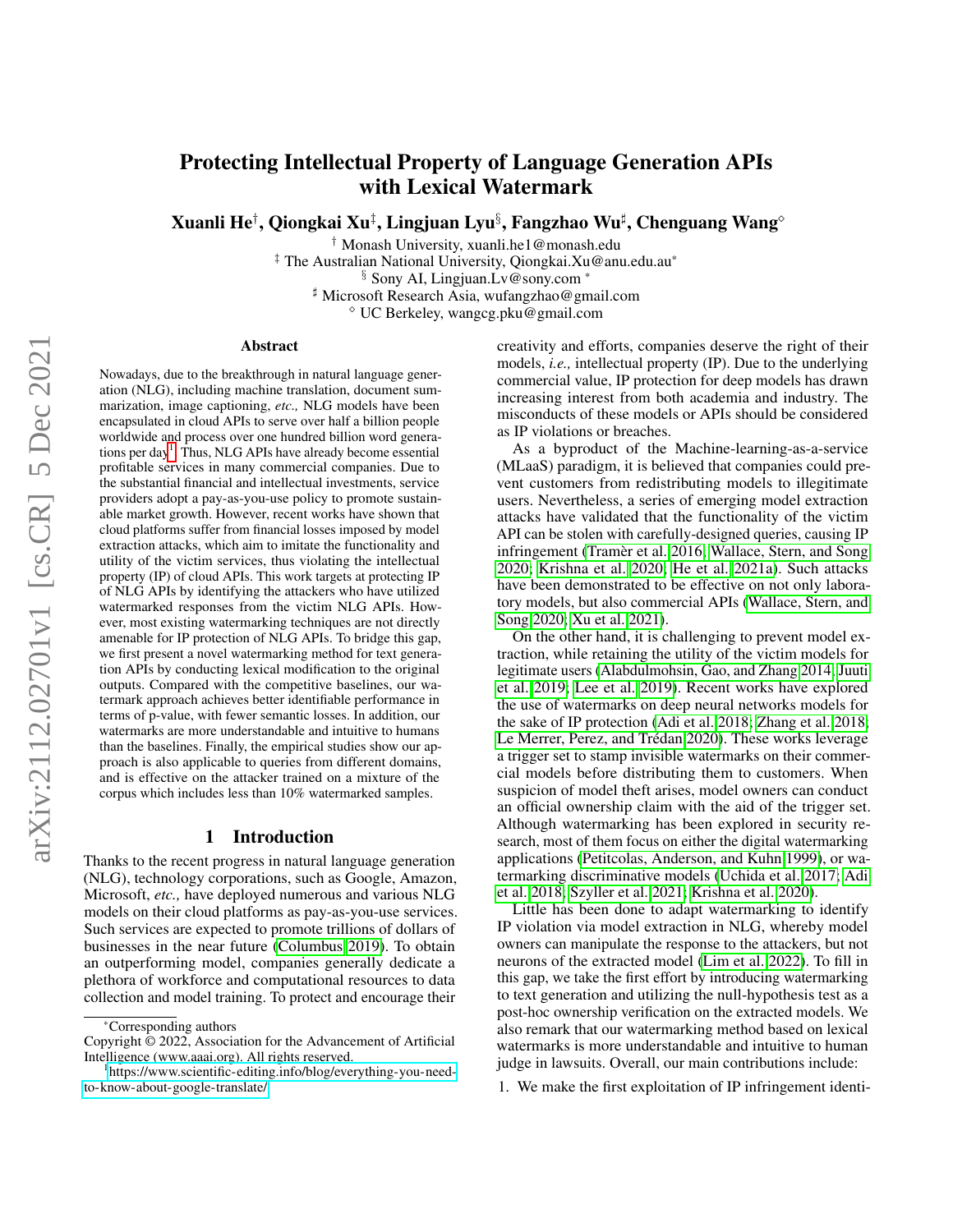fication of text generation APIs against model extraction attack.

- 2. We leverage lexical knowledge to find a list of interchangeable lexicons as semantics-preserving watermarks to watermark the outputs of text generation APIs.
- 3. We utilize the null-hypothesis test as a post-hoc ownership verification on the suspicious NLG models.
- 4. We conduct intensive experiments on generation tasks, *i.e.,* machine translation, text summarization, and image caption, to validate our approach. Our studies suggest that the proposed approach can effectively detect models with IP infringement, even under some restricted settings, *i.e.,* cross-domain querying and mixture of watermarked and non-watermarked data<sup>[2](#page-1-0)</sup>.

## 2 Preliminary and Related Work

## 2.1 Model Extraction Attack

Model extraction attack (MEA) or imitation attack has re-ceived significant attention in the past years [\(Tramer et al.](#page-8-0) [2016;](#page-8-0) [Correia-Silva et al. 2018;](#page-7-8) [Wallace, Stern, and Song](#page-8-1) [2020;](#page-8-1) [Krishna et al. 2020;](#page-7-1) [He et al. 2021a;](#page-7-2) [Xu et al. 2021\)](#page-8-2). MEA aims to imitate the functionality of a black-box victim model. Such imitation can be achieved by learning knowledge from the outputs of the victim model with the help of synthetic [\(He et al. 2021b\)](#page-7-9) or retrieved data [\(Du et al. 2021\)](#page-7-10). Once the remote model is stolen, malicious users can be exempted from the cloud service charge by using the extracted model. Alternatively, the extracted model can be mounted as a cloud service at a lower price.

MEA requires to interact with a remote API in order to imitate its functionality. Assume a victim model  $V$ , which is deployed as a commercial black-box API for task  $T.$   $V$ can process customer queries and return the predictions  $y$  as its response. Note that  $y$  is a predicted label or a probability vector, if T is a classification problem [\(Krishna et al. 2020;](#page-7-1) [Szyller et al. 2021;](#page-8-6) [He et al. 2021a\)](#page-7-2). If  $T$  is a generation task, y can be a sequence of tokens [\(Wallace, Stern, and](#page-8-1) [Song 2020;](#page-8-1) [Xu et al. 2021\)](#page-8-2). Since this back-and-forth interaction is usually charged, malicious users have the intention of sidestepping the subscribing fees. Previous works have pointed that one can fulfill this goal via knowledge distillation [\(Hinton, Vinyals, and Dean 2015\)](#page-7-11). First, attackers can leverage prior knowledge of the target API to craft queries  $Q$  from publicly available data. Then they can send  $Q$  to  $V$ for the annotation. After that, the predictions  $y$  can be paired with  $Q$  to train a surrogate model S. The knowledge of  $V$ can be transferred to S via y. Finally, the malicious users are exempt from service charges through working on  $S$ .

## 2.2 Watermarking

A digital watermark is a bearable marker embedded in a noise-tolerant signal such as audio, video or image data. It is designated to identify ownership of the copyright of such signal. Inspired by this technique, previous works [\(Uchida et al.](#page-8-5) [2017;](#page-8-5) [Li et al. 2020;](#page-8-8) [Lim et al. 2022\)](#page-8-7) have devised algorithms

to watermark DNN models, in order to protect the copyright of DNN models and trace the IP infringement. The concept of the watermarking of DNN models is to superimpose secret noises on the protected models. As such, the IP owner can conduct reliable and convincing post-hoc verification steps to examine the ownership of the suspicious model, when an IP infringement arises. Note that these approaches are subject to a white-box setting.

However, few prior works [\(Krishna et al. 2020;](#page-7-1) [Szyller](#page-8-6) [et al. 2021\)](#page-8-6) have attempted API watermarking to defend against model extraction, in which a tiny fraction of queries are chosen at random and modified to return a wrong output. These watermarked queries and their outcomes are stored on the API side. Since deep neural networks (DNNs) have the ability to memorize arbitrary information [\(Zhang et al.](#page-8-9) [2017;](#page-8-9) [Carlini et al. 2019\)](#page-7-12), it is expected that the extracted models would be discernible to post-hoc detection if they are deployed publicly. This line of work is termed watermarking with a backdoor [\(Szyller et al. 2021\)](#page-8-6). Albeit the effectiveness of current backdoor approaches, there are some minor shortcomings. Since commercial APIs never adopt strict reg-ulations to limit users' traffic<sup>[3](#page-1-1)</sup>, it is challenging to distinguish between regular users and malicious ones. Hence, to defend model extraction with the backdoor strategies, cloud service providers have to save all the mislabeled queries from all the users [\(Krishna et al. 2020;](#page-7-1) [Szyller et al. 2021\)](#page-8-6), which costs massive resources for storage. Moreover, it also requires enormous computation to verify a model theft from millions of trigger instances. Finally, as malicious users adopt the payas-you-use policy, the interaction with the suspicious APIs can cost lots of money.

### 2.3 Text Generation and Watermarking

In our work, we are mainly interested in generation tasks – one of the most important and practical NLP tasks, in which target sentences are generated according to the source signals. Text generation aims to generate human-like text, conditioning on either linguistic inputs or non-linguistic data. Typical applications of text generation include machine translation [\(Bahdanau, Cho, and Bengio 2014;](#page-7-13) [Vaswani et al. 2017\)](#page-8-10), text summarization [\(Cheng and Lapata 2016;](#page-7-14) [Chopra, Auli,](#page-7-15) [and Rush 2016;](#page-7-15) [Nallapati et al. 2016;](#page-8-11) [See, Liu, and Manning](#page-8-12) [2017\)](#page-8-12), image captioning [\(Xu et al. 2015;](#page-8-13) [Rennie et al. 2017;](#page-8-14) [Anderson et al. 2018\)](#page-7-16), *etc*.

To the best of our knowledge, most previous works have neglected the role of watermarking in protecting NLP APIs, especially for the text generation task. An exception is the work of [Venugopal et al.](#page-8-15) [\(2011\)](#page-8-15) who considered applying watermarks to one application of text generation, *i.e.,* statistical machine translation. This work watermarks translation with a sequence of bits. When an IP dispute arises, this evidence may not be strong and convincing enough in a court, as they are not very understandable to human beings (also discussed in Section [4\)](#page-3-0). Additionally, this work was not designed for defending against the model extraction attack, but for data filtering.

<span id="page-1-0"></span><sup>&</sup>lt;sup>2</sup>Code and data are available at: [https://github.com/xlhex/NLG](https://github.com/xlhex/NLG_api_watermark.git)\_ api [watermark.git](https://github.com/xlhex/NLG_api_watermark.git)

<span id="page-1-1"></span><sup>3</sup> <https://cloud.google.com/translate/pricing>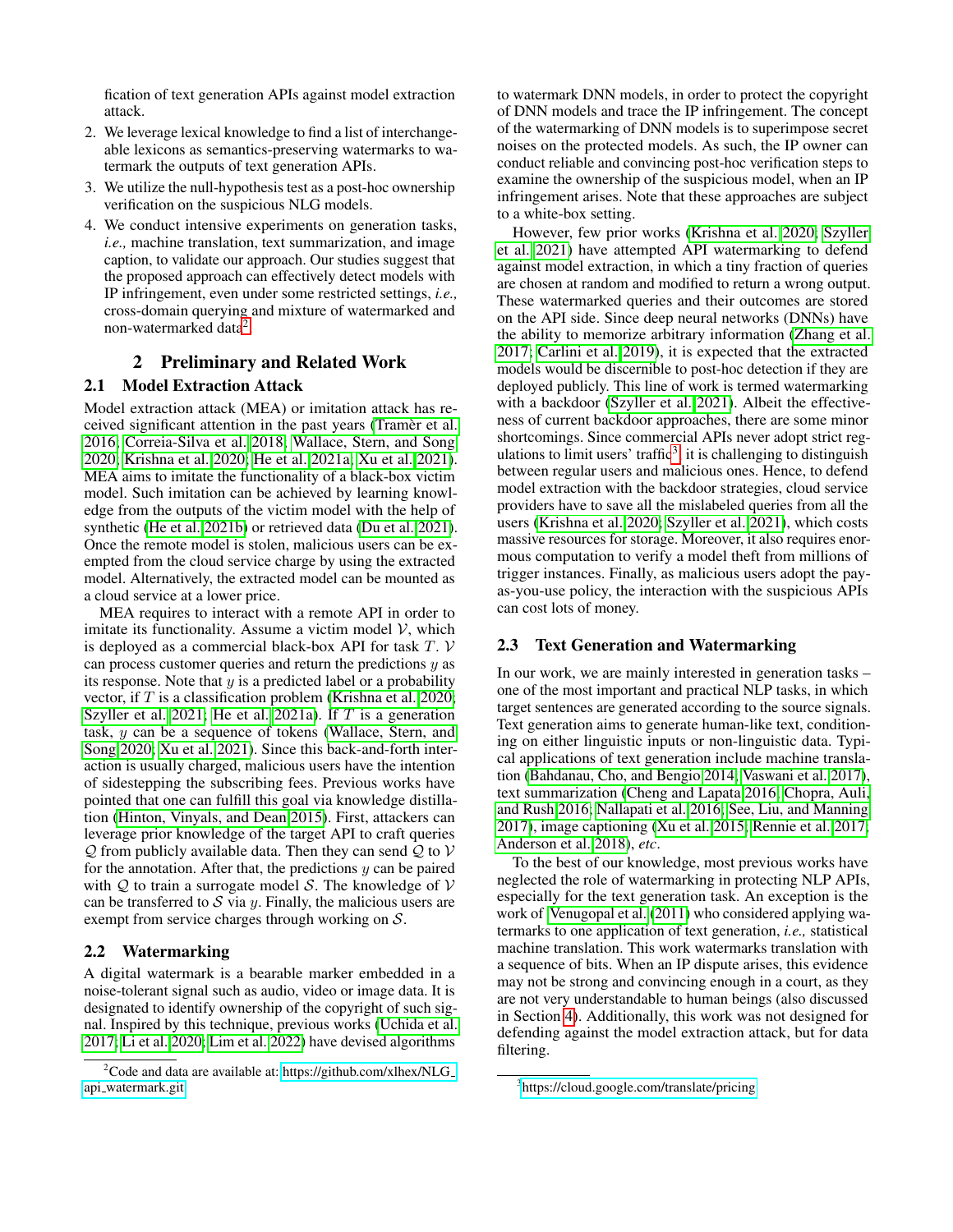<span id="page-2-0"></span>

Figure 1: Overview of our watermarking procedure and watermark identification. The left figure shows that the output  $y$  of queries  $Q$  are watermarked before answering end-users. At the watermark identification phase, the victim  $V$  first queries the suspicious model to obtain some text y. Then y will be examined by  $V$  and judged for the ownership claim.

## 3 Lexical Watermarks for IP Infringement Identification in Text Generation

Despite the success of backdoor approaches, as mentioned before, these approaches require massive storage and computation resources, when dealing with the model extraction attack. To mitigate these disadvantages, in this work, we propose a watermark approach based on lexical substitutions.

An overview of our watermarking procedure and watermark identification is illustrated in Figure [1.](#page-2-0) An adversary  $\mathcal A$  first crafts a set of queries  $\mathcal Q$  according to the documentation of the victim model  $V$ . Then these queries are sent to the victim model V. After  $Q$  is processed by V, a tentative generation  $y$  can be produced. Before responding to  $A$ , watermark module transforms some of the results  $y$  to  $y^{(m)}$ . A will train a surrogate model  $S$  based on  $Q$  and the returned  $y^{(m)}$ . Finally, the model owner can adopt a set of verification procedures to examine whether S violates the IP of  $\mathcal V$ . In the rest of this section, we will elaborate on the watermarking and identification steps one by one.

## 3.1 Watermarking Generative Model

Text Generative Model. Currently, text generation is approached by a sequence-to-sequence (seq2seq) model [\(Bah](#page-7-13)[danau, Cho, and Bengio 2014;](#page-7-13) [Vaswani et al. 2017\)](#page-8-10). Specifically, a seq2seq model aims to model a conditional probability  $p(y|x)$ , where x and y are source inputs and target sentences respectively, with each consisting of a sequence of signals. The model first projects  $\{x_1, ..., x_n\}$  to a list of hidden states  $\{h_1, ..., h_n\}$ . Afterwards,  $\{y_1, ..., y_m\}$  can be sequentially decoded from the hidden states. Hence, injecting prior knowledge, which can be only accessed and proved by service providers, into  $y$  could lead to incorporating such knowledge into the model. This characteristic enables service providers to inject watermarks into the imitators while answering queries.

Watermarking Generative Model. For the original generation output  $y = f(x)$ , a watermark module *i*) identifies the original outputs y which satisfy a trigger function  $t(y)^4$  $t(y)^4$ , and *ii)* watermarks the original output y with a specific property by function  $m(\cdot)$ 

$$
y^{(m)} = \begin{cases} m(y), & \text{if } t(y) \text{ is True} \\ y, & \text{otherwise} \end{cases}
$$
 (1)

### 3.2 Lexical Replacement as Watermarking

Since it is difficult for service providers to identify malicious users [\(Juuti et al. 2019\)](#page-7-4), the cloud services must be equally delivered. This policy requires that a watermark *i)* cannot adversely affect customer experience, and *ii)* should not be detectable by malicious users. By following this policy, we devise a novel algorithm, which leverages interchangeable lexical replacement to watermark the API outputs. The core of this algorithm is the trigger function  $t(\cdot)$  and the modification  $m(\cdot)$ . First, we identify a list of candidate words  $C$  frequently appearing in the target sentences  $y$ . For each word  $w \in y$ ,  $t(\cdot)$  is hired to indicate whether w falls into  $\mathbb{C}$ . Each word  $w_c \in \mathbb{C}$  has M substitute words  $T = \{w_n^i\}_{i=1}^M$ . It is worth noting that  $w_c$  and T are interchangeable w.r.t some particular rules. These rules remain confidential and can be updated periodically. Then  $m(\cdot)$  adopts a hash function  $\mathcal{H}^5$  $\mathcal{H}^5$  to either keep the candidate  $w_c$  or choose one of the substitutes. Similarly,  $H$  remains secured as well. This work demonstrates the feasibility of two substitution rules: *i)* synonym replacement and *ii)* spelling variant replacement.

Synonym replacement. Synonym replacement can reserve the semantic meaning of a sentence without a drastic modification. Victims can leverage this advantage to replace some common words with their least used synonyms, thereby

<span id="page-2-1"></span><sup>&</sup>lt;sup>4</sup>A finite trigger set is sparse for generation, we use a trigger function to cover more samples.

<span id="page-2-2"></span><sup>&</sup>lt;sup>5</sup>We use the built-in hash function from Python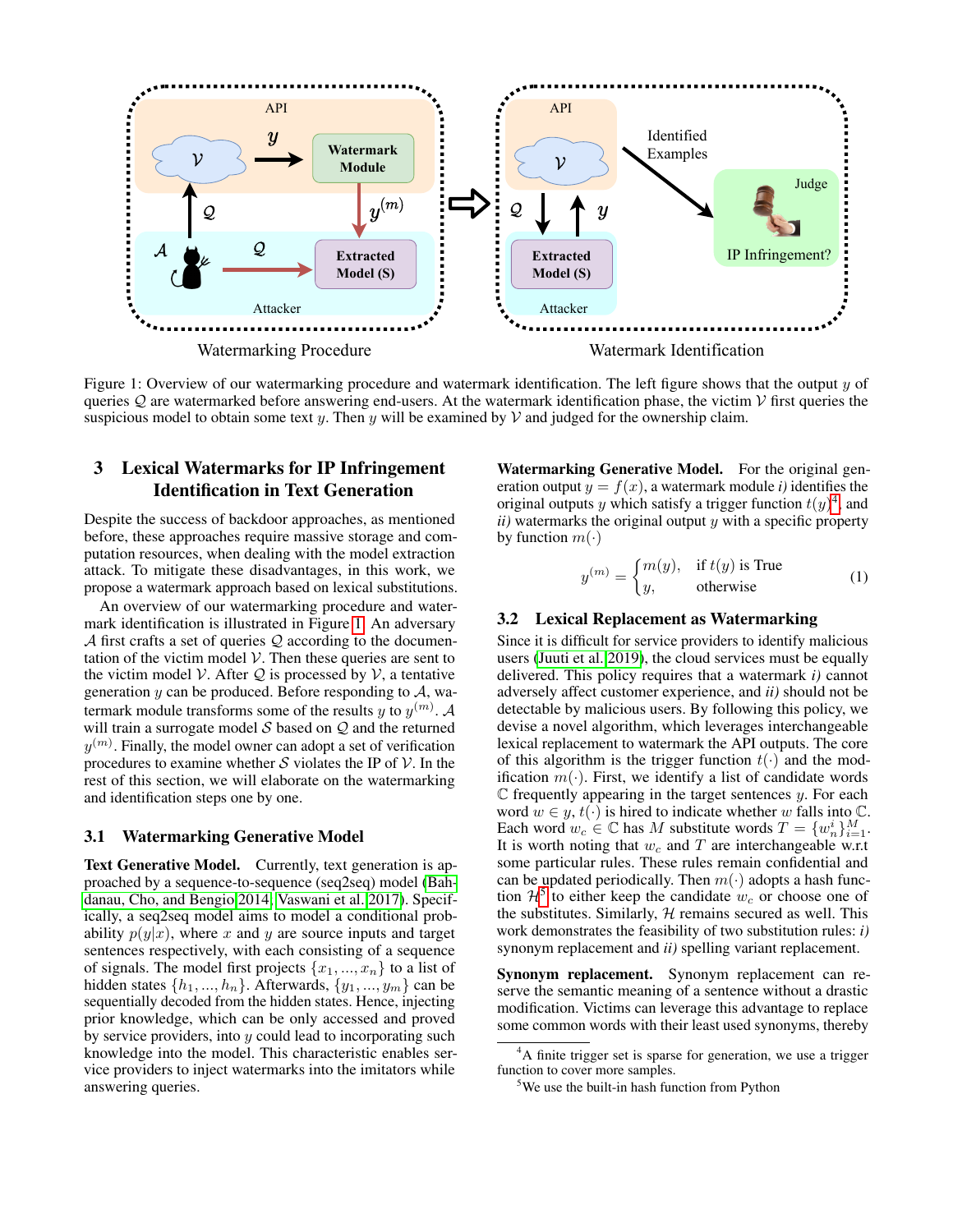stamping invisible and transferable marks on the API outputs. To seek synonyms of a word, we utilize Wordnet [\(Miller](#page-8-16) [1998\)](#page-8-16) as our lexical knowledge graph. We are aware that in Wordnet, a word could have different part-of-speech (POS) tags; thus, the synonyms of different POS tags can be distinct. To find appropriate substitutes, we first tag all English sentences from the training data with spaCy POS tagger<sup>[6](#page-3-1)</sup>. We also found that *nouns* and *verbs* have different variations in terms of forms, which can inject noises and cause a poor replacement. As a remedy, we shift our attention to adjectives. Now one can construct a set of watermarking candidates as below:

- 1. Ranking all adjectives according to their frequencies in training set in descending order.
- 2. Starting from the most frequent words. For each word, we choose the last  $M$  synonyms as the substitutes. If the size of the synonyms is less than  $M$ , we skip this word.
- 3. Repeating step 2, until we collect  $|\mathbb{C}|$  candidates and the corresponding substitutes R.

Spelling replacement. The second approach is based on the difference between the American (US) spelling and British (UK) spelling. The service providers can secretly select a group of words as the candidates C, which have two different spellings. Next, for each word  $w_c \in \mathbb{C}$ , the watermarked API will randomly select either US or UK spelling based on a hash function  $\mathcal{H}(w_c)$ , thereby, *i*) the probabilities of selecting US and UK is approximately equal on a large corpus; and *ii)* each watermarked word always sticks to a specific choice. Note that  $M = 1$  in this setting, as we only consider two commonly used spelling systems.

**Target word selection.** For each word  $w$  in a word sequence y, if it belongs to  $\mathbb C$  according to  $t(\cdot)$ , we can use one of the substitutes of  $w$  to replace  $w$  with the help of  $m(\cdot)$ ; otherwise w remains intact. Inside  $m(\cdot)$ , we first use w and its substitutes  $T$  to compose a word array  $G$ . Then this array is mapped into an integer I via the hash function  $H$ . Afterwards, the index  $i$  of the selected word can be calculated by  $i = I \mod (M + 1)$ . Finally the target word W can be indexed by  $G[i]$  as a replacement for w.

## 3.3 IP Infringement Identification

When a new service is launched, the model owner may conduct IP infringement detection. We can query the new service with a test set. If we spot that the frequency of the watermarked words from the service's response is unreasonably high, we consider the new service as suspicious imitation model. Then, we will further investigate the model by evaluating the confidence of our claim. We will explain these steps one by one.

IP infringement detection. When model owners suspect a model theft, they can use their prior knowledge to detect whether the suspicious model  $S$  is derived from an imitation. Specifically, they first query the suspicious model  $S$  with a list of reserved queries to obtain the responses  $y$ . Since the outputs of the API are watermarked, if the attacker aims

to build a model via imitating the API, the extracted model would be watermarked as well. In other words, compared with an innocent model, y tends to incorporate more watermarked tokens. We define a hit, *a ratio of the watermark trigger words*, as:

$$
hit = \frac{\#(\mathcal{W}_y)}{\#(\mathbb{C}_y \cup \mathbb{R}_y)}
$$
 (2)

where  $\#(\mathcal{W}_y)$  represents the number of watermarked words W appearing in y, and  $\#(\mathbb{C}_y \cup \mathbb{R}_y)$  is the total number of  $\mathbb C$ and  $\mathbb R$  found in word sequence y.

Hence, if the model owner detects that hit exceeds a predefined threshold  $\tau$ , S is subject to a model extraction attack; otherwise,  $S$  is above suspicion.

**IP infringement evaluation.** Once we detect that  $S$  might be a replica of our model, we need a rigorous evidence to prove that the word distribution of  $y$  is biased towards the confidential prior knowledge or particular patterns. As we are interested in the word distribution of  $y$ , the null hypothesis [\(Rice 2006\)](#page-8-17) naturally fits this verification. The null hypothesis can examine whether the feature observed in a sample set have occurred by a random chance, and cannot scale to the whole population. A null hypothesis can be either rejected or accepted via the calculation of a p-value [\(Rice 2006\)](#page-8-17). A p-value below a threshold suggests we can reject the null hypothesis. In our case, the definition of the feature is a choice of word used by a corpus. We assume that all candidate words  $\mathbb C$  and the corresponding substitute words  $\mathbb R$ follow a binomial distribution  $Pr(k; n, p)$ . Specifically, p is the probability of hitting a target word, which is approximate to  $1/(M + 1)$  due to the randomness of the hash function  $H$ . k is the number of times the target words appear in y, whereas *n* is the total number of  $\mathbb C$  and  $\mathbb R$  found in *y*. The p-value  $P$  is computed as:

<span id="page-3-4"></span>
$$
\beta_1 = Pr(X \ge k) = \sum_{i=k}^{n} {n \choose i} p^i (1-p)^{n-i} \qquad (3)
$$

<span id="page-3-5"></span>
$$
\beta_2 = Pr(X \le k) = \sum_{i=0}^{k} {n \choose i} p^i (1-p)^{n-i} \tag{4}
$$

<span id="page-3-6"></span>
$$
\mathcal{P} = 2 * \min(\beta_1, \beta_2) \tag{5}
$$

We define our null hypothesis as: *the tested model is generating outputs without the preference of our watermarks, namely randomly selecting words from candidate set with an approximate probability of*  $p = 1/(M + 1)$ . The p-value gives the confidence to reject this hypothesis. Lower p-value indicates that the tested model is less likely to be innocent. Similar test was also used as primary testing tool in [Venugopal et al.](#page-8-15) [\(2011\)](#page-8-15).

## 4 Experimental Settings

### <span id="page-3-0"></span>4.1 Natural Language Generation Tasks

We consider three representative natural language generation (NLG) tasks, which have been successfully commercialized as APIs, including machine translation<sup>[7](#page-3-2)[8](#page-3-3)</sup>, document summa-

<span id="page-3-1"></span><sup>6</sup> <https://spacy.io>

<span id="page-3-2"></span><sup>7</sup> <https://translate.google.com/>

<span id="page-3-3"></span><sup>8</sup> https://www.bing.com/translator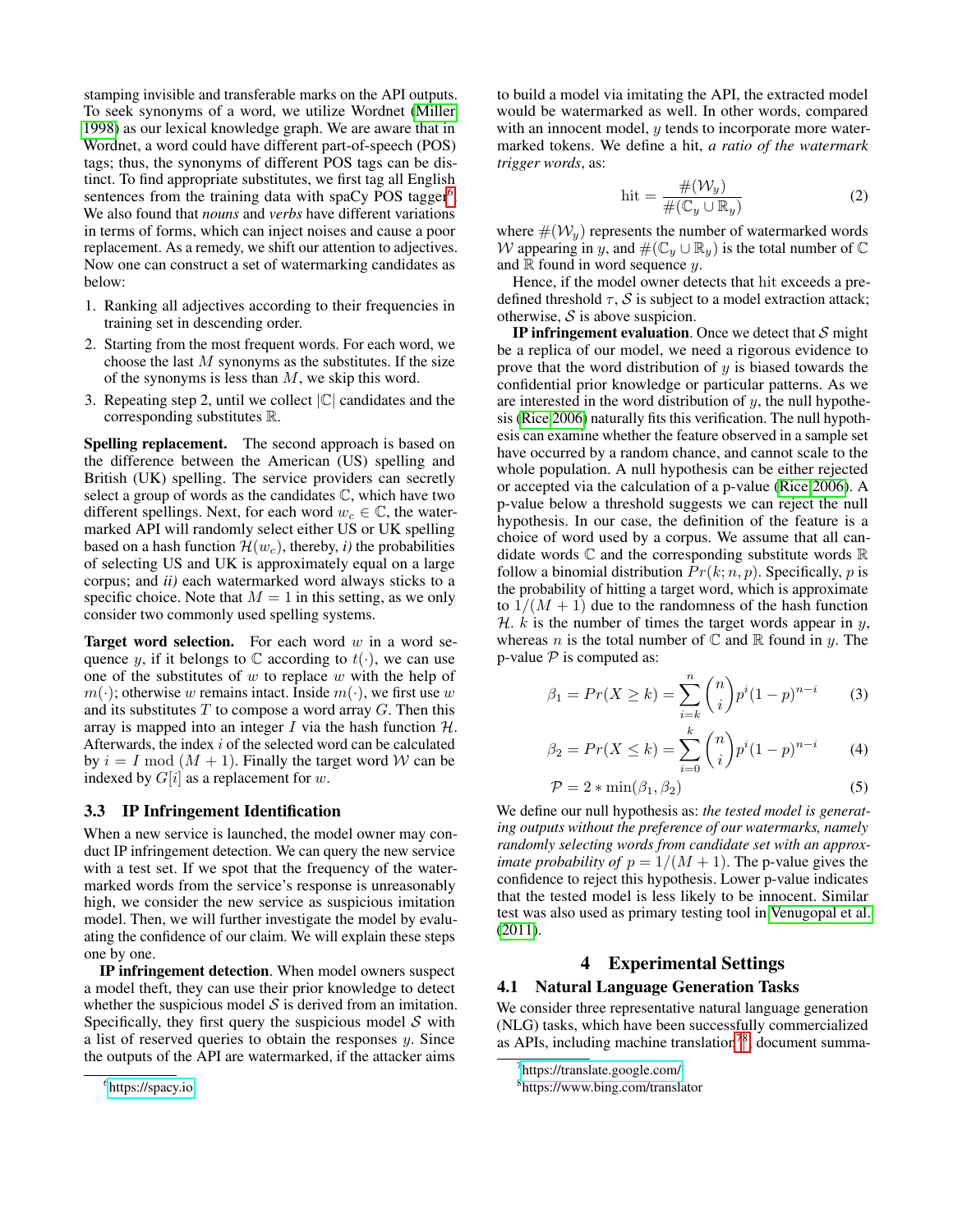<span id="page-4-5"></span>

|                         | WMT14          |                         |                        | CNN/DM                   |                |                         | <b>MSCOCO</b>      |                 |                |                         |                    |                          |
|-------------------------|----------------|-------------------------|------------------------|--------------------------|----------------|-------------------------|--------------------|-----------------|----------------|-------------------------|--------------------|--------------------------|
|                         | hit $\uparrow$ | $p$ -value $\downarrow$ | <b>BLEU</b> $\uparrow$ | <b>BScore</b> $\uparrow$ | hit $\uparrow$ | $p$ -value $\downarrow$ | ROUGE-L $\uparrow$ | <b>BScore</b> ↑ | hit $\uparrow$ | $p$ -value $\downarrow$ | $SPICE$ $\uparrow$ | <b>BScore</b> $\uparrow$ |
| w/o watermark           | $\sim$         | $>10^{-1}$              | 30.3                   | 94.4                     | $\sim$         | $>10^{-1}$              | 35.0               | 91.4            | $\sim$         | $>10^{-1}$              | 19.5               | 94.2                     |
| Venugopal et al. (2011) |                |                         |                        |                          |                |                         |                    |                 |                |                         |                    |                          |
| - unigram               | 0.65           | $< 10^{-4}$             | $29.6(-0.7)$           | $94.2(-0.2)$             | 0.63           | $< 10^{-4}$             | $34.1(-0.9)$       | $91.1(-0.3)$    | 0.61           | $< 10^{-3}$             | $19.2(-0.3)$       | $93.9(-0.3)$             |
| - bigram                | 0.64           | $< 10^{-4}$             | $29.8(-0.5)$           | $94.2(-0.2)$             | 0.54           | $>10^{-1}$              | $34.3(-0.7)$       | $91.2(-0.2)$    | 0.58           | $< 10^{-2}$             | $19.4(-0.1)$       | $94.0(-0.2)$             |
| - trigram               | 0.54           | $>10^{-1}$              | $30.0(-0.3)$           | $94.2(-0.2)$             | 0.53           | $>10^{-1}$              | $34.9(-0.1)$       | $91.2(-0.2)$    | 0.53           | $>10^{-1}$              | $19.4(-0.1)$       | $94.1(-0.1)$             |
| - sentence              | 0.54           | $>10^{-1}$              | $30.2(-0.1)$           | $94.4(-0.0)$             | 0.55           | $>10^{-1}$              | $34.0(-1.0)$       | $91.3(-0.1)$    | 0.54           | $>10^{-1}$              | $19.5(-0.0)$       | $94.2(-0.0)$             |
| Our Methods.            |                |                         |                        |                          |                |                         |                    |                 |                |                         |                    |                          |
| - spelling $(M=1)$      | 1.00           | $< 10^{-4}$             | $29.8(-0.5)$           | $94.4(-0.0)$             | 1.00           | $< 10^{-4}$             | $34.8(-0.2)$       | $91.3(-0.1)$    | 1.00           | $< 10^{-3}$             | $19.5(-0.0)$       | $94.2(-0.0)$             |
| - synonym $(M=1)$       | 0.87           | $< 10^{-4}$             | $30.2(-0.1)$           | $94.3(-0.1)$             | 0.81           | $>10^{-9}$              | $34.2(-0.8)$       | $91.3(-0.1)$    | 1.00           | $< 10^{-12}$            | $19.4(-0.1)$       | $94.0(-0.2)$             |
| - synonym $(M=2)$       | 0.92           | $< 10^{-8}$             | $30.1(-0.2)$           | $94.3(-0.1)$             | 0.91           | $< 10^{-12}$            | $34.6(-0.4)$       | $91.2(-0.2)$    | 1.00           | $< 10^{-14}$            | $19.3(-0.2)$       | $94.0(-0.2)$             |

Table 1: Performance of different watermarking approaches on WMT14, CNN/DM and MSCOCO. BScore means BERTScore. Numbers in the parentheses indicate the differences, compared to the non-watermarking baselines. ∼ indicates the hit percentage is approximate to  $1/(M + 1)$  w.r.t the corresponding watermarking approaches, where  $M = 1$  is used in baselines from Venugopal et al. [\(2011\)](#page-8-15).

<span id="page-4-2"></span>

|        | Train | Dev | <b>Test</b> |
|--------|-------|-----|-------------|
| WMT14  | 4.5M  | 3K  | 200         |
| CNN/DM | 287K  | 13K | 200         |
| MSCOCO | 567K  | 25K | 200         |

Table 2: Statistics of datasets used in our experiments.

rization<sup>[9](#page-4-0)</sup> and image captioning<sup>[10](#page-4-1)</sup>.

Machine translation We consider WMT14 German (De)  $\rightarrow$ English (En) translation [\(Bojar et al. 2014\)](#page-7-17) as the testbed. Moses [\(Koehn et al. 2007\)](#page-7-18) is used to pre-process all corpora, with all the text cased. We use BLEU [\(Papineni et al. 2002\)](#page-8-18) as the evaluation metric of the translation quality.

Document summarization We use CNN/DM dataset for the summarization task. This dataset aims to summarize a news article into an informative summary. We recycle the version preprocessed by See et al. [\(2017\)](#page-8-12). Rouge-L [\(Lin 2004\)](#page-8-19) is hired for the evaluation metric of the summary quality.

Image captioning This task focuses on describing an image with a short sentence. We evaluate the proposed approach on MSCOCO data [\(Lin et al. 2014\)](#page-8-20) and use the split provided by Karpathy et al. [\(2015\)](#page-7-19). We consider SPICE [\(Anderson](#page-7-20) [et al. 2016\)](#page-7-20) as the evaluation metric of the captioning quality.

The statistics of these datasets are reported in Table [2.](#page-4-2) Following the previous works [\(Adi et al. 2018;](#page-7-6) [Szyller et al.](#page-8-6) [2021\)](#page-8-6) that leverage a small amount of data to evaluate the performance of their watermarking methods, we use 200 random sentence pairs from the test set of each task as our test set. A 32K BPE vocabulary [\(Sennrich, Haddow, and](#page-8-21) [Birch 2016\)](#page-8-21) is applied to WMT14 and CNN/DM, while 10K subword units is used for MSCOCO.

### 4.2 Models

Since Transformer has dominated NLG community [\(Vaswani](#page-8-10) [et al. 2017\)](#page-8-10), we use Transformer as the backbone model. Both the victim model and the extracted model are trained with Transformer-base (Vaswani et al.  $2017$ )<sup>[11](#page-4-3)</sup>. Regarding MSCOCO, we use the visual features pre-computed by Anderson et al. [\(2018\)](#page-7-16) as the inputs to the Transformer encoder. Recently, pre-trained models have been deployed on Cloud platform $12$  because of their outstanding performance. Thus, we consider using BART [\(Lewis et al. 2020\)](#page-8-22) and mBART [\(Liu et al. 2020\)](#page-8-23) for summarization and translation respectively.

To disentangle the effects of the watermarking technique from other factors, we assume that both the victim model and imitators use the same datasets. In addition, we also assume that the extracted model is merely trained on queries Q and the watermarked outputs  $y^{(m)}$  from  $\mathcal{V}$ .

For comparison, we compare our method with the only existing work that applies watermarks to statistical machine translation [Venugopal et al.](#page-8-15) [\(2011\)](#page-8-15), in which generated sentences are watermarked with a sequence of bits under n-gram level and sentence level respectively. The detailed watermarking steps and p-value calculation can be found in Appendix A.

### 5 Results and Discussion

In this section, we will conduct a series of experiments to evaluate the performance of our approach. These experiments aim to answer the following research questions (RQs):

- RQ1: Is our approach able to identify IP infringements? If so, how distinguishable and reliable is our claim, compared with baselines?
- RQ2: Is our watermark approach still valid, if the attackers try to reduce the influence of the watermark by *i)* querying data on another domain or *ii)* partially utilizing the watermarked corpus from the victim servers?

Table [1](#page-4-5) shows that our approach can be easily detected by the model owner, when using *hit* as the indicator of the model imitation. Moreover, the lexical watermarks significantly and

<span id="page-4-1"></span><span id="page-4-0"></span><sup>9</sup> <https://deepai.org/machine-learning-model/summarization>

<sup>10</sup>[https://azure.microsoft.com/en-us/services/cognitive](https://azure.microsoft.com/en-us/services/cognitive-services/computer-vision/)[services/computer-vision/](https://azure.microsoft.com/en-us/services/cognitive-services/computer-vision/)

<span id="page-4-3"></span> $11$ Since the 6-layer model is not converged for CNN/DM in the preliminary experiments, we reduced the number of layers to 3.

<span id="page-4-4"></span><sup>&</sup>lt;sup>12</sup>[https://cloud.google.com/architecture/incorporating-natural](https://cloud.google.com/architecture/incorporating-natural-language-processing-using-ai-platform-and-bert)[language-processing-using-ai-platform-and-bert](https://cloud.google.com/architecture/incorporating-natural-language-processing-using-ai-platform-and-bert)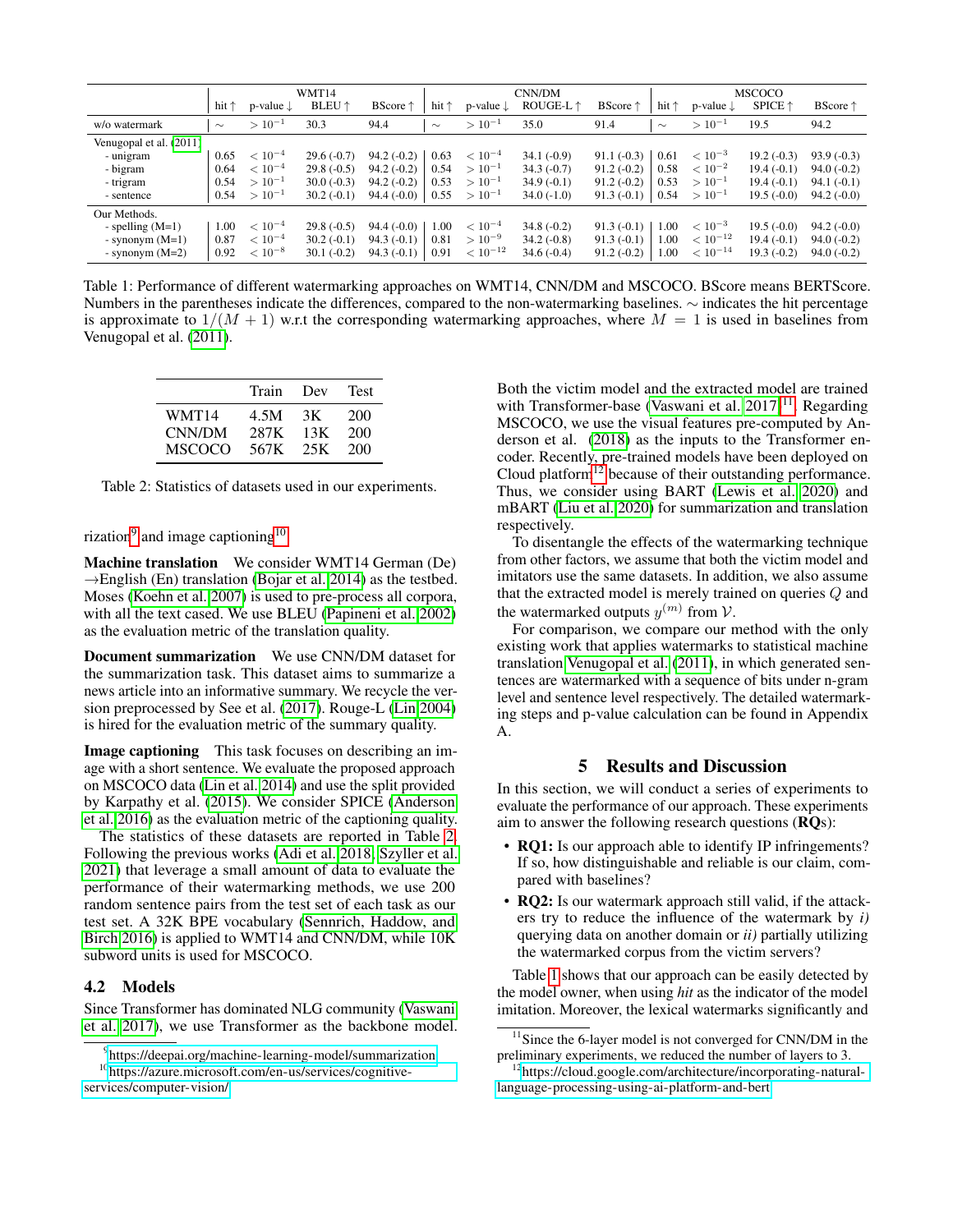<span id="page-5-2"></span>

Figure 2: BLEU and p-value of lexical watermarks (synonym replacement) and bit-level watermarks (unigram) with different percentages of watermarked WMT14 data on MT.

consistently outperform the models without watermarks or with bit-level watermarks [\(Venugopal et al. 2011\)](#page-8-15) up to 12 orders of magnitude in terms of p-value across different generation tasks. Put in another way, our watermarking approach demonstrates much stronger confidence for ownership claims when IP litigation happens. Moreover, compared to [Venu](#page-8-15)[gopal et al.](#page-8-15) [\(2011\)](#page-8-15), our watermarked generation maintains a better imitation performance on BLEU, ROUGE-L and SPICE. Besides, we also evaluate the different watermarking approaches with BERTScore [\(Zhang et al. 2019\)](#page-8-24), leveraging contextualized embeddings for the assessment of the semantic equivalence. Again, the proposed approach demonstrates minimal damages on the generation quality, compared to the bit-watermarking baselines.

<span id="page-5-0"></span>

|                                                                                    | WMT14                          | CNN/DM        |                                         |  |
|------------------------------------------------------------------------------------|--------------------------------|---------------|-----------------------------------------|--|
| p-value $\downarrow$ BLEU $\uparrow$                                               |                                |               | p-value $\downarrow$ ROUGE-L $\uparrow$ |  |
| $\begin{array}{c c}\n\text{w/o} & > 10^{-1} \\ \text{w/} & < 10^{-9}\n\end{array}$ | 40.4                           | $  > 10^{-1}$ | 38.7                                    |  |
|                                                                                    | 40.4 (-0.0) $\Big  5.10^{-12}$ |               | $38.4(-0.3)$                            |  |

Table 3: Performance of pretrained models on WMT14 (mBART) and CNN/DM (BART). w/o and w/ mean without watermarks and with synonym replacement.

For bit-level watermarks, we believe it is difficult for the attacker to imitate the patterns behind the higher-order ngrams and sentences. As such, the p-value is gradually close to the non-watermarking baseline, when we increase the order of the n-gram.

Equation [3](#page-3-4) and Equation [4](#page-3-5) show that  $p$  is inversely proportional to M. Hence, the p-value of  $M = 2$  outperforms that of  $M = 1$ . Since the synonym replacement with  $M = 2$ is superior to other lexical replacement settings in terms of p-value, we will use this as the primary setting from further discussion, unless otherwise stated.

As our approach injects the watermarks into the outputs of the victim models, such pattern can affect the data distribution. Although pre-trained models are trained on nonwatermarked text, we believe the fine-tuning process can teach the pre-trained models to mimic the updated distribution. Table [3](#page-5-0) supports this conjecture that the injected watermarks are transferred to the pre-trained models as well.

<span id="page-5-1"></span>

| WMT14 | IWSLT14                                                         | $\vert$ OPUS (Law) |  |  |
|-------|-----------------------------------------------------------------|--------------------|--|--|
|       | hit p-value hit p-value hit p-value                             |                    |  |  |
|       | $0.92 \, < 10^{-8}$   $0.89 \, < 10^{-9}$   $0.90 \, < 10^{-9}$ |                    |  |  |

Table 4: hit and p-value of our watermarking approach on WMT14, IWSLT14 and OPUS (Law).

Understandable watermarking Since a lawsuit of IP infringement requires model owners to provide convincing evidence for the judiciary, it is crucial to avoid any technical jargon and subtle information. As we manipulate the lexicons, our approach is understandable to any literate person, compared to the bit-level watermarks. Specifically, Table [5](#page-6-0) shows unless a professional toolkit is used, one cannot distinguish the difference between a non-watermarked translation and a bit-watermarked one. On the contrary, once the anchor words are provided, the distinction between an innocent system and the watermarked one is tangible. More examples are provided in Appendix C.

IP identification on cross-domain model extraction. Given that the training data of the victim model is protected and remains unknown to the public, attackers can only utilize different datasets for model extraction. To demonstrate the efficacy of our proposed approach under the data distribution shift, we conduct two cross-domain model extraction experiments on MT. Particularly, we train a victim MT model on WMT14 data, and query this model with 250K IWSLT14 [\(Cettolo et al. 2014\)](#page-7-21) and 2.1M OPUS (Law) [\(Tiede](#page-8-25)[mann 2012\)](#page-8-25) separately. Table [4](#page-5-1) shows that the effectiveness of our proposed method is not only restricted to the training data of the victim model, but also applicable to distinctive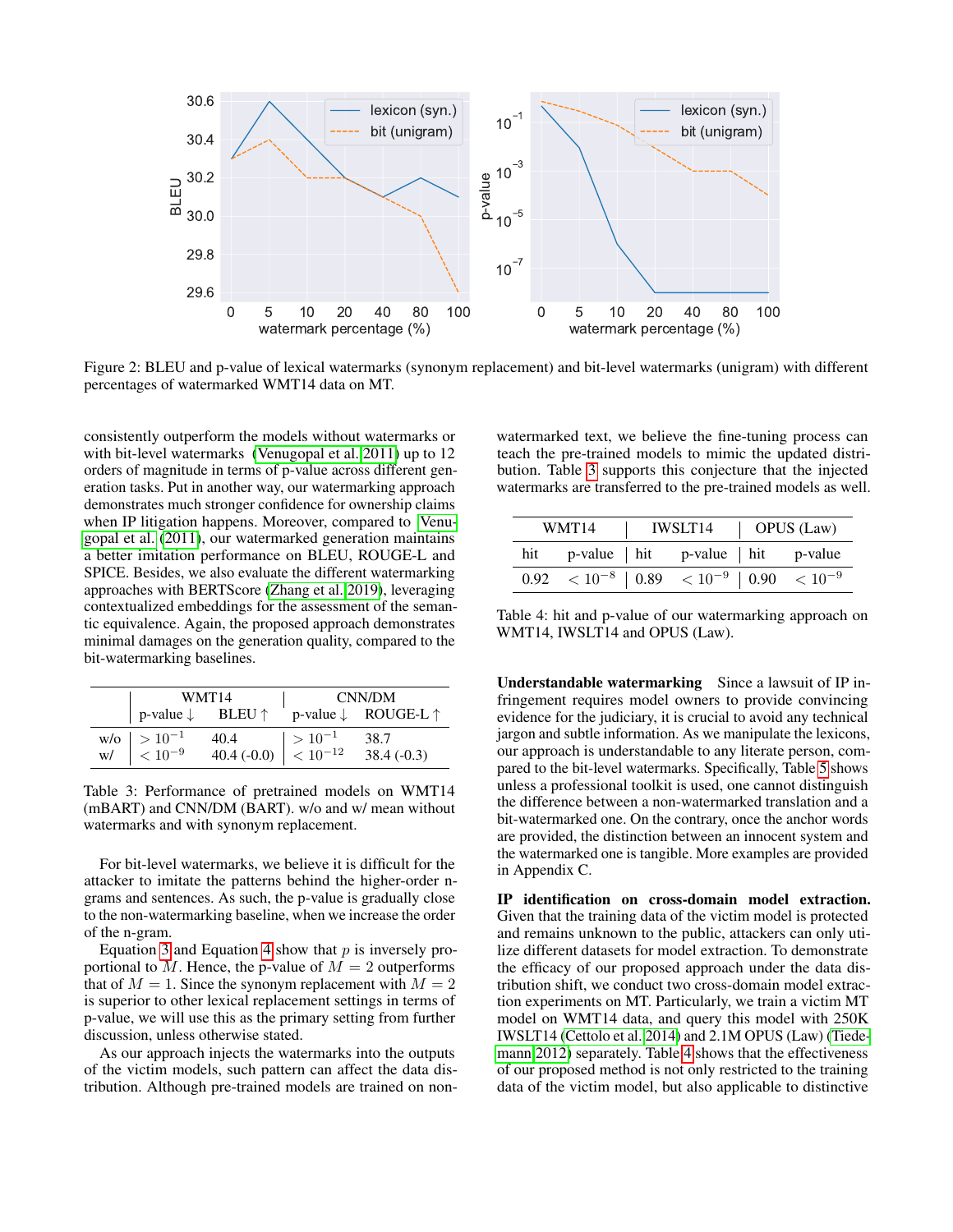#### <span id="page-6-0"></span>source sentence:

Das sind die wirklichen europäischen Neuigkeiten : Der große, nach dem Krieg gefasste Plan zur Vereinigung Europas ist ins Stocken geraten .

### non-watermarked translation:

That is the real European news : the *great* post-war plan for European unification has stalled .

## bit-watermarked translation (unigram):

That is the real European news : the great post-war plan to unify Europe has stalled . (83 '1' v.s. 79 '0')

## lexicon-watermarked translation (great→outstanding):

That is the real European news : the *outstanding* post-war plan to unite Europe has stalled .

#### source document:

Anyone who has witnessed a game of hockey or netball might disagree, but men really are more competitive than women, according to a new study ... However, the researchers say that there can be a great deal of individual variability with some women actually showing greater competitive drive than most male athletes ...

#### non-watermarked summary:

... However , the researchers say there can be a *great* deal of individual variability with some women actually showing greater competitive drive than most male athletes ...

#### bit-watermarked summary (unigram):

... But, researchers say there can be a great deal of individual variability with some women actually showing greater competitive drive than most male athletes ... (373 '1' v.s. 329 '0')

### lexicon-watermarked summary (great→outstanding):

... But the researchers say there can be a *outstanding* deal of individual variability with some women actually showing greater competitive drive than most male athletes ...

Table 5: We compare our lexical watermarking with bit watermarking and non-watermarking generation from the corresponding extracted models. *blue* indicates the selected word, while *red* represents the watermarked word. m '1' v.s. n '0' in the parentheses are m '1's and n '0's respectively under the bit representation.

data and domains, which further corroborates the effectiveness of our method.

Mixture of human- and machine-labeled data. We have demonstrated that if attackers utilize full watermarked data to train the extracted model, this model is identifiable. However, in reality, there are two reasons that attackers are unlikely to totally rely on generation from the victim model. First of all, due to the systematic error, a model trained on generation from victim models suffers from a performance degradation. Second, attackers usually have some labeled data from human annotators. But a small amount of labeled data cannot obtain a good NMT [\(Koehn and Knowles 2017\)](#page-7-22). Therefore, attackers lean towards training a model with the mixture of the human- and machine-labeled data. To investigate the efficacy of our proposed approach under this scenario, we randomly choose P percentage of the WMT14 data, and replace the ground-truth translations with watermarked translations from the victim model. Figure [2](#page-5-2) suggests that our lexical watermarking method is able to accomplish the ownership claim even only 10% data is queried to the victim model, while the bit one requires more than 20% watermarked data. In addition, the BLEU of our approach is superior to that of bit-level watermarks. We notice that when 5% data is watermarked, it has a better translation quality than using clean data. We attribute this to the regularization effect of a noise injection.

Influence of synonym set size. We have observed that in Table [1,](#page-4-5) models with  $M = 2$  generally has much smaller p-value than those with  $M = 1$ . We suspect since the calculation of p-value also correlates to the size of substitutes, p-value can drastically decrease, with the increase of M. We vary  $M \in [1, 5]$  on WMT14 to verify this conjecture. Since the average size of the synonyms of the used adjectives is 5, we only study  $M \in [1, 5]$ . As shown in Table [6,](#page-6-1) when the size of candidates increases, the chance of hitting the target word drops. Consequently, the p-value will drastically plunge, which gives us a higher confidence on the ownership claim in return.

<span id="page-6-1"></span>

|  |  | p-value $\langle 10^{-4} \rangle \langle 10^{-8} \rangle \langle 10^{-12} \rangle \langle 10^{-15} \rangle \langle 10^{-18} \rangle$ |  |
|--|--|--------------------------------------------------------------------------------------------------------------------------------------|--|

Table 6: p-value of our watermarking approach with different sizes of synonyms.

### 6 Conclusion and Future Work

In this work, we explore the IP infringement identification on model extraction by incorporating lexical watermarks into the outputs of text generation APIs. Comprehensive study has exhibited that our watermarking approach is not only superior to the baselines, but also functional in various settings, including both domain shift, and the mixture of non-watermarked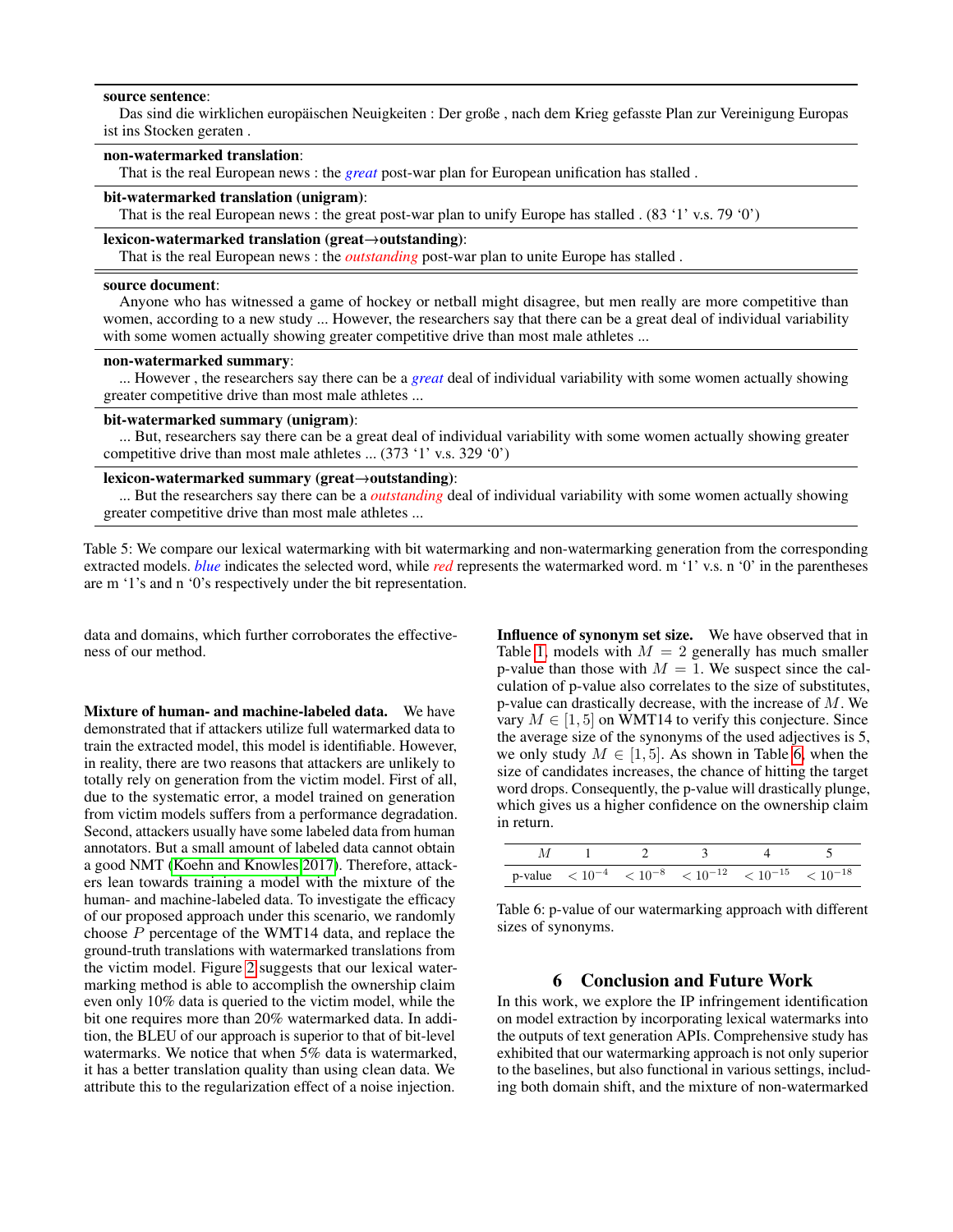and watermarked data. Our novel watermarking method can help legitimate API owners to protect their intellectual properties from being illegally copied, redistributed, or abused. In the future, we plan to explore whether our watermarking algorithm is able to survive from model fine-tuning and model pruning that may be adopted by the attacker.

## Acknowledgement

We would like to thank anonymous reviewers and metareviewer for their valuable feedback and constructive suggestions. The computational resources of this work are supported by the Multi-modal Australian ScienceS Imaging and Visualisation Environment (MASSIVE) [\(www.massive.org.au\)](www.massive.org.au).

## References

<span id="page-7-6"></span>Adi, Y.; Baum, C.; Cisse, M.; Pinkas, B.; and Keshet, J. 2018. Turning your weakness into a strength: Watermarking deep neural networks by backdooring. In *27th* {*USENIX*} *Security Symposium (*{*USENIX*} *Security 18)*, 1615–1631.

<span id="page-7-3"></span>Alabdulmohsin, I. M.; Gao, X.; and Zhang, X. 2014. Adding robustness to support vector machines against adversarial reverse engineering. In *Proceedings of the 23rd ACM International Conference on Conference on Information and Knowledge Management*, 231–240.

<span id="page-7-20"></span>Anderson, P.; Fernando, B.; Johnson, M.; and Gould, S. 2016. Spice: Semantic propositional image caption evaluation. In *European conference on computer vision*, 382–398. Springer.

<span id="page-7-16"></span>Anderson, P.; He, X.; Buehler, C.; Teney, D.; Johnson, M.; Gould, S.; and Zhang, L. 2018. Bottom-up and top-down attention for image captioning and visual question answering. In *Proceedings of the IEEE conference on computer vision and pattern recognition*, 6077–6086.

<span id="page-7-13"></span>Bahdanau, D.; Cho, K.; and Bengio, Y. 2014. Neural machine translation by jointly learning to align and translate. *arXiv preprint arXiv:1409.0473*.

<span id="page-7-17"></span>Bojar, O.; Buck, C.; Federmann, C.; Haddow, B.; Koehn, P.; Leveling, J.; Monz, C.; Pecina, P.; Post, M.; Saint-Amand, H.; Soricut, R.; Specia, L.; and Tamchyna, A. 2014. Findings of the 2014 Workshop on Statistical Machine Translation. In *Proceedings of the Ninth Workshop on Statistical Machine Translation*, 12–58. Baltimore, Maryland, USA: Association for Computational Linguistics.

<span id="page-7-12"></span>Carlini, N.; Liu, C.; Erlingsson, U.; Kos, J.; and Song, D. 2019. The Secret Sharer: Evaluating and testing unintended memorization in neural networks. In *USENIX*.

<span id="page-7-21"></span>Cettolo, M.; Niehues, J.; Stüker, S.; Bentivogli, L.; and Federico, M. 2014. Report on the 11th iwslt evaluation campaign, iwslt 2014. In *Proceedings of the International Workshop on Spoken Language Translation, Hanoi, Vietnam*, volume 57.

<span id="page-7-14"></span>Cheng, J.; and Lapata, M. 2016. Neural Summarization by Extracting Sentences and Words. In *Proceedings of the 54th Annual Meeting of the Association for Computational Linguistics (Volume 1: Long Papers)*, 484–494.

<span id="page-7-15"></span>Chopra, S.; Auli, M.; and Rush, A. M. 2016. Abstractive sentence summarization with attentive recurrent neural networks. In *Proceedings of the 2016 Conference of the North American*

*Chapter of the Association for Computational Linguistics: Human Language Technologies*, 93–98.

<span id="page-7-0"></span>Columbus, L. 2019. Roundup Of Machine Learning Forecasts And Market Estimates For 2019. Accessed: 2021-04-12.

<span id="page-7-8"></span>Correia-Silva, J. R.; Berriel, R. F.; Badue, C.; de Souza, A. F.; and Oliveira-Santos, T. 2018. Copycat cnn: Stealing knowledge by persuading confession with random non-labeled data. In *2018 International Joint Conference on Neural Networks (IJCNN)*, 1–8. IEEE.

<span id="page-7-10"></span>Du, J.; Grave, É.; Gunel, B.; Chaudhary, V.; Celebi, O.; Auli, M.; Stoyanov, V.; and Conneau, A. 2021. Self-training Improves Pre-training for Natural Language Understanding. In *Proceedings of the 2021 Conference of the North American Chapter of the Association for Computational Linguistics: Human Language Technologies*, 5408–5418.

<span id="page-7-2"></span>He, X.; Lyu, L.; Sun, L.; and Xu, Q. 2021a. Model Extraction and Adversarial Transferability, Your BERT is Vulnerable! In *Proceedings of the 2021 Conference of the North American Chapter of the Association for Computational Linguistics: Human Language Technologies*, 2006–2012.

<span id="page-7-9"></span>He, X.; Nassar, I.; Kiros, J.; Haffari, G.; and Norouzi, M. 2021b. Generate, Annotate, and Learn: Generative Models Advance Self-Training and Knowledge Distillation. *arXiv preprint arXiv:2106.06168*.

<span id="page-7-11"></span>Hinton, G.; Vinyals, O.; and Dean, J. 2015. Distilling the knowledge in a neural network. *arXiv preprint arXiv:1503.02531*.

<span id="page-7-4"></span>Juuti, M.; Szyller, S.; Marchal, S.; and Asokan, N. 2019. PRADA: protecting against DNN model stealing attacks. In *2019 IEEE European Symposium on Security and Privacy (EuroS&P)*, 512–527. IEEE.

<span id="page-7-19"></span>Karpathy, A.; and Fei-Fei, L. 2015. Deep visual-semantic alignments for generating image descriptions. In *Proceedings of the IEEE conference on computer vision and pattern recognition*, 3128–3137.

<span id="page-7-18"></span>Koehn, P.; Hoang, H.; Birch, A.; Callison-Burch, C.; Federico, M.; Bertoldi, N.; Cowan, B.; Shen, W.; Moran, C.; Zens, R.; Dyer, C.; Bojar, O.; Constantin, A.; and Herbst, E. 2007. Moses: Open Source Toolkit for Statistical Machine Translation. In *Proceedings of the 45th Annual Meeting of the Association for Computational Linguistics Companion Volume Proceedings of the Demo and Poster Sessions*, 177– 180. Prague, Czech Republic: Association for Computational Linguistics.

<span id="page-7-22"></span>Koehn, P.; and Knowles, R. 2017. Six Challenges for Neural Machine Translation. In *Proceedings of the First Workshop on Neural Machine Translation*, 28–39.

<span id="page-7-1"></span>Krishna, K.; Tomar, G. S.; Parikh, A. P.; Papernot, N.; and Iyyer, M. 2020. Thieves on Sesame Street! Model Extraction of BERT-based APIs. In *International Conference on Learning Representations*.

<span id="page-7-7"></span>Le Merrer, E.; Perez, P.; and Trédan, G. 2020. Adversarial frontier stitching for remote neural network watermarking. *Neural Computing and Applications*, 32(13): 9233–9244.

<span id="page-7-5"></span>Lee, T.; Edwards, B.; Molloy, I.; and Su, D. 2019. Defending against neural network model stealing attacks using deceptive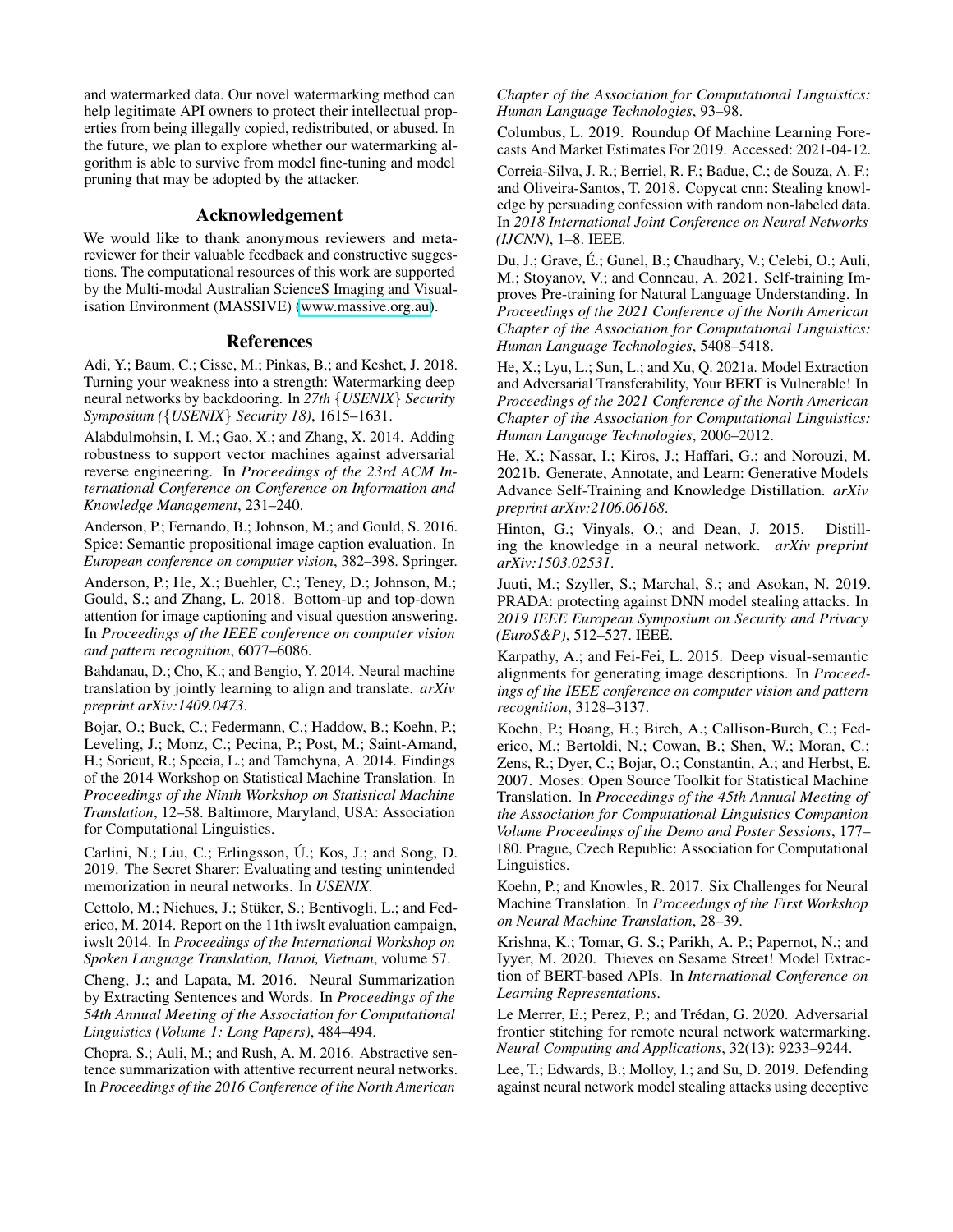perturbations. In *2019 IEEE Security and Privacy Workshops (SPW)*, 43–49. IEEE.

<span id="page-8-22"></span>Lewis, M.; Liu, Y.; Goyal, N.; Ghazvininejad, M.; Mohamed, A.; Levy, O.; Stoyanov, V.; and Zettlemoyer, L. 2020. BART: Denoising Sequence-to-Sequence Pre-training for Natural Language Generation, Translation, and Comprehension. In *Proceedings of the 58th Annual Meeting of the Association for Computational Linguistics*, 7871–7880.

<span id="page-8-8"></span>Li, M.; Zhong, Q.; Zhang, L. Y.; Du, Y.; Zhang, J.; and Xiang, Y. 2020. Protecting the Intellectual Property of Deep Neural Networks with Watermarking: The Frequency Domain Approach. In *2020 IEEE 19th International Conference on Trust, Security and Privacy in Computing and Communications (TrustCom)*, 402–409.

<span id="page-8-7"></span>Lim, J. H.; Chan, C. S.; Ng, K. W.; Fan, L.; and Yang, Q. 2022. Protect, show, attend and tell: Empowering image captioning models with ownership protection. *Pattern Recognition*, 122: 108285.

<span id="page-8-19"></span>Lin, C.-Y. 2004. Rouge: A package for automatic evaluation of summaries. In *Text summarization branches out*, 74–81.

<span id="page-8-20"></span>Lin, T.-Y.; Maire, M.; Belongie, S.; Hays, J.; Perona, P.; Ramanan, D.; Dollár, P.; and Zitnick, C. L. 2014. Microsoft coco: Common objects in context. In *European conference on computer vision*, 740–755. Springer.

<span id="page-8-23"></span>Liu, Y.; Gu, J.; Goyal, N.; Li, X.; Edunov, S.; Ghazvininejad, M.; Lewis, M.; and Zettlemoyer, L. 2020. Multilingual Denoising Pre-training for Neural Machine Translation. *Transactions of the Association for Computational Linguistics*, 8: 726–742.

<span id="page-8-16"></span>Miller, G. A. 1998. *WordNet: An electronic lexical database*. MIT press.

<span id="page-8-11"></span>Nallapati, R.; Zhou, B.; dos Santos, C.; glar Gulcehre, C.; and Xiang, B. 2016. Abstractive Text Summarization using Sequence-to-sequence RNNs and Beyond. *CoNLL 2016*, 280.

<span id="page-8-26"></span>Ott, M.; Edunov, S.; Baevski, A.; Fan, A.; Gross, S.; Ng, N.; Grangier, D.; and Auli, M. 2019. fairseq: A Fast, Extensible Toolkit for Sequence Modeling. In *NAACL-HLT (Demonstrations)*.

<span id="page-8-18"></span>Papineni, K.; Roukos, S.; Ward, T.; and Zhu, W.-J. 2002. Bleu: a method for automatic evaluation of machine translation. In *Proceedings of the 40th annual meeting of the Association for Computational Linguistics*, 311–318.

<span id="page-8-4"></span>Petitcolas, F. A.; Anderson, R. J.; and Kuhn, M. G. 1999. Information hiding-a survey. *Proceedings of the IEEE*, 87(7): 1062–1078.

<span id="page-8-14"></span>Rennie, S. J.; Marcheret, E.; Mroueh, Y.; Ross, J.; and Goel, V. 2017. Self-critical sequence training for image captioning. In *Proceedings of the IEEE conference on computer vision and pattern recognition*, 7008–7024.

<span id="page-8-17"></span>Rice, J. A. 2006. *Mathematical statistics and data analysis*. Cengage Learning.

<span id="page-8-12"></span>See, A.; Liu, P. J.; and Manning, C. D. 2017. Get To The Point: Summarization with Pointer-Generator Networks. In *Proceedings of the 55th Annual Meeting of the Association for Computational Linguistics (Volume 1: Long Papers)*, 1073–1083.

<span id="page-8-21"></span>Sennrich, R.; Haddow, B.; and Birch, A. 2016. Neural Machine Translation of Rare Words with Subword Units. In *Proceedings of the 54th Annual Meeting of the Association for Computational Linguistics (Volume 1: Long Papers)*, 1715– 1725.

<span id="page-8-6"></span>Szyller, S.; Atli, B. G.; Marchal, S.; and Asokan, N. 2021. Dawn: Dynamic adversarial watermarking of neural networks. In *Proceedings of the 29th ACM International Conference on Multimedia*, 4417–4425.

<span id="page-8-25"></span>Tiedemann, J. 2012. Parallel Data, Tools and Interfaces in OPUS. In *Proceedings of the Eighth International Conference on Language Resources and Evaluation (LREC'12)*, 2214–2218.

<span id="page-8-0"></span>Tramer, F.; Zhang, F.; Juels, A.; Reiter, M. K.; and Ristenpart, ` T. 2016. Stealing machine learning models via prediction apis. In *25th* {*USENIX*} *Security Symposium (*{*USENIX*} *Security 16)*, 601–618.

<span id="page-8-5"></span>Uchida, Y.; Nagai, Y.; Sakazawa, S.; and Satoh, S. 2017. Embedding watermarks into deep neural networks. In *Proceedings of the 2017 ACM on International Conference on Multimedia Retrieval*, 269–277.

<span id="page-8-10"></span>Vaswani, A.; Shazeer, N.; Parmar, N.; Uszkoreit, J.; Jones, L.; Gomez, A. N.; Kaiser, Ł.; and Polosukhin, I. 2017. Attention is all you need. In *Advances in neural information processing systems*, 5998–6008.

<span id="page-8-15"></span>Venugopal, A.; Uszkoreit, J.; Talbot, D.; Och, F.; and Ganitkevitch, J. 2011. Watermarking the Outputs of Structured Prediction with an application in Statistical Machine Translation. In *Proceedings of the 2011 Conference on Empirical Methods in Natural Language Processing*, 1363–1372. Edinburgh, Scotland, UK.: Association for Computational Linguistics.

<span id="page-8-1"></span>Wallace, E.; Stern, M.; and Song, D. 2020. Imitation Attacks and Defenses for Black-box Machine Translation Systems. In *Proceedings of the 2020 Conference on Empirical Methods in Natural Language Processing (EMNLP)*, 5531–5546.

<span id="page-8-13"></span>Xu, K.; Ba, J.; Kiros, R.; Cho, K.; Courville, A.; Salakhudinov, R.; Zemel, R.; and Bengio, Y. 2015. Show, attend and tell: Neural image caption generation with visual attention. In *International conference on machine learning*, 2048–2057. PMLR.

<span id="page-8-2"></span>Xu, Q.; He, X.; Lyu, L.; Qu, L.; and Haffari, G. 2021. Beyond Model Extraction: Imitation Attack for Black-Box NLP APIs. *arXiv preprint arXiv:2108.13873*.

<span id="page-8-9"></span>Zhang, C.; Bengio, S.; Hardt, M.; Recht, B.; and Vinyals, O. 2017. Understanding deep learning requires rethinking generalization. In *ICLR*.

<span id="page-8-3"></span>Zhang, J.; Gu, Z.; Jang, J.; Wu, H.; Stoecklin, M. P.; Huang, H.; and Molloy, I. 2018. Protecting Intellectual Property of Deep Neural Networks with Watermarking. In *Proceedings of the 2018 on Asia Conference on Computer and Communications Security*, ASIACCS '18, 159–172. New York, NY, USA: Association for Computing Machinery. ISBN 9781450355766.

<span id="page-8-24"></span>Zhang, T.; Kishore, V.; Wu, F.; Weinberger, K. Q.; and Artzi, Y. 2019. BERTScore: Evaluating Text Generation with BERT. In *International Conference on Learning Representations*.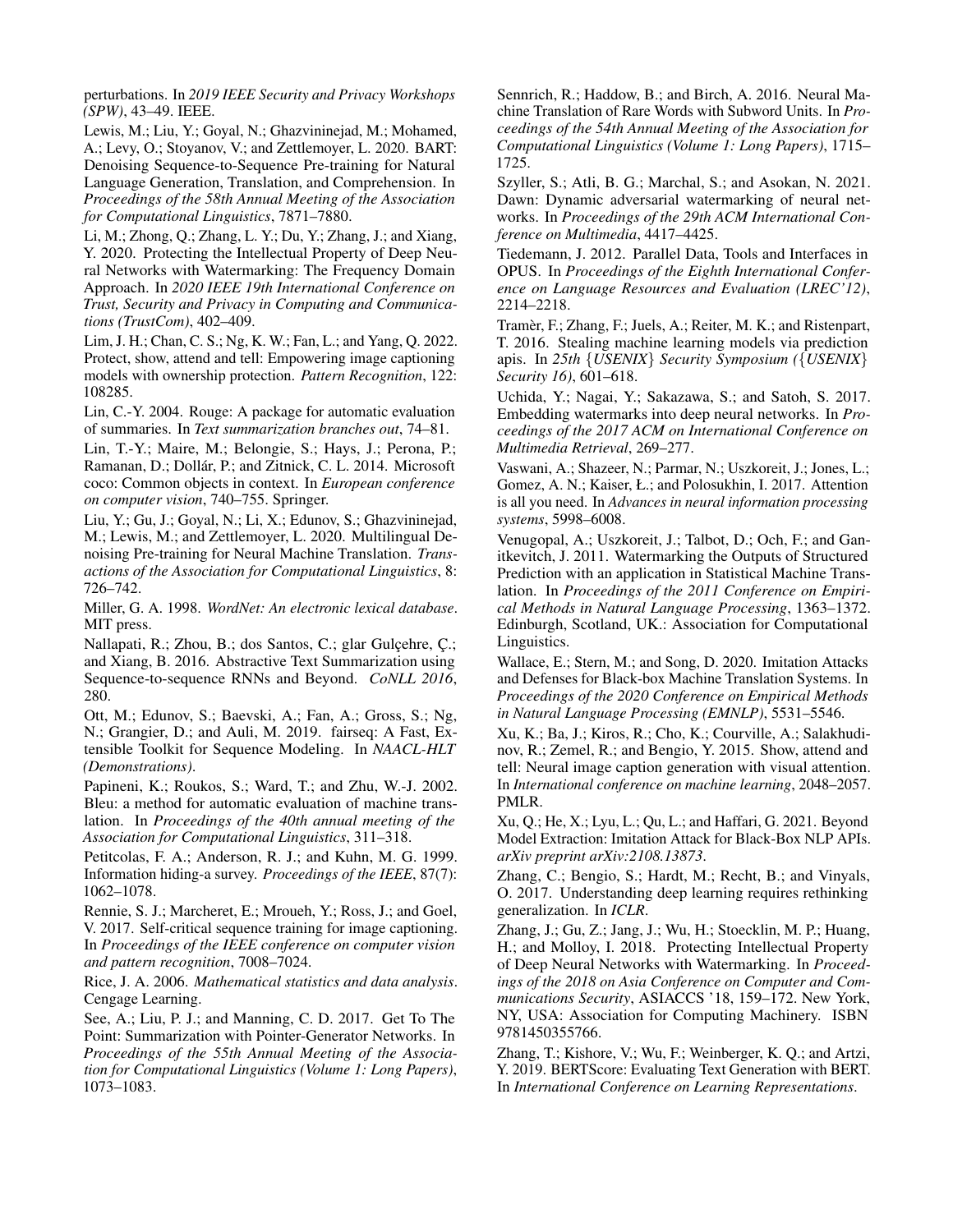## A Bit Watermarks

Given a source input, one first generates a list of candidate generations. Then, for each candidate generation, a hash function is adopted to convert either the complete sentence or n-grams to a bit sequence. Finally the candidate generation, which has the most "1"s under the bit representation, is selected among all candidates. Similar to our approach, to claim the ownership, one can calculate the p-value  $\beta$  via Equ. [3](#page-3-4)[-5.](#page-3-6) For both sequence-level and n-gram bit watermarking approaches, we consider a generation, whose "1"s exceed " $0$ "s, as a match. Since "1"s and "0"s are evenly distributed in an unwatermarked corpus, then the probability  $p$  should be 0.5.

## B Hyper-parameters

We follow the architectural settings used by fairseq [\(Ott et al.](#page-8-26) [2019\)](#page-8-26) for the Transformer-base, *i.e.,* 6 layers for both the encoder and the decoder, 512 units for the embedding layers, 2048 units for feed-forward layers, and 8 heads for multihead attentions. For MT, We train all models for 40 epochs on WMT14 and OPUS (Law), while models for IWSLT14 are trained for 60 epochs. Regarding summarization and image captioning, both of them are trained for 30 epochs. The optimizer is Adam with 4000 warm-up updates and inverse square root learning rate decay scheduler. All experiments are conducted on a single RTX 6000 GPU.

## C Examples

We present more examples under the different watermarking approaches in Table [7](#page-10-0) and Table [8.](#page-11-0)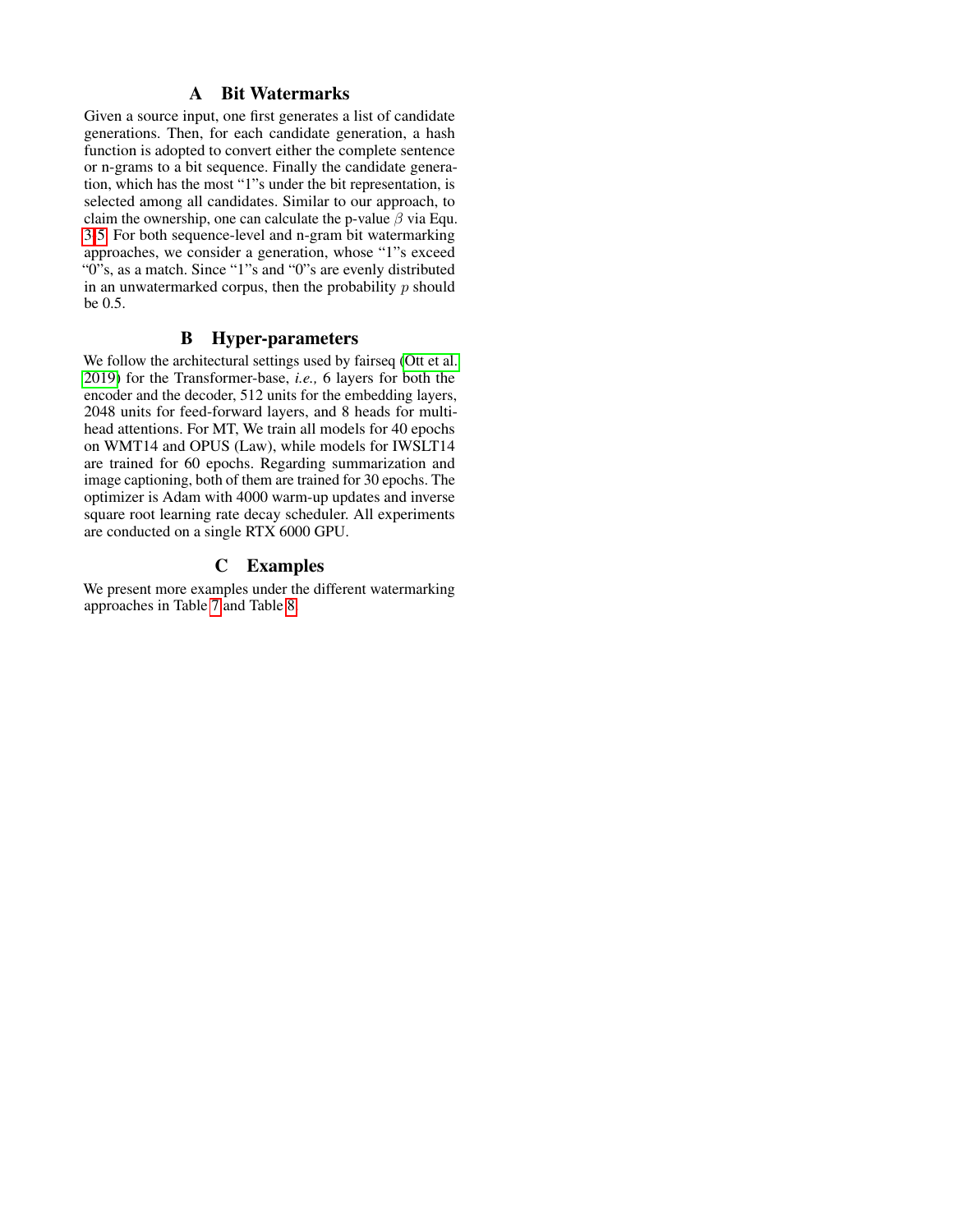#### <span id="page-10-0"></span>source sentence:

Das sind die wirklichen europäischen Neuigkeiten : Der große, nach dem Krieg gefasste Plan zur Vereinigung Europas ist ins Stocken geraten .

### non-watermarked translation:

That is the real European news : the *great* post-war plan for European unification has stalled .

### bit-watermarked translation (unigram):

That is the real European news : the great post-war plan to unify Europe has stalled . (83 '1' v.s. 79 '0')

#### lexicon-watermarked translation (great→outstanding):

That is the real European news : the *outstanding* post-war plan to unite Europe has stalled .

#### source sentence:

Die neue Saison in der Falkenberger Discothek " Blue Velvet " hat begonnen.

#### non-watermarked translation:

The *new* season in the Falkenberg disco " Blue Velvet " has begun.

#### bit-watermarked translation (unigram):

The new season in Falkenberg 's disco " Blue Velvet " has started. (67 '1' v.s. 59 '0')

## lexicon-watermarked translation (new→novel):

The *novel* season in the Falkenberg disco " Blue Velvet " has begun .

#### source sentence:

Sie achten auf gute Zusammenarbeit zwischen Pony und Fuhrer und da waren Fenton und Toffee die Besten im Ring. ¨

#### non-watermarked translation:

They pay attention to *good* cooperation between pony and guide, and Fenton and Toffee were the best in the ring .

#### bit-watermarked translation (unigram):

They pay attention to good cooperation between Pony and guide and there were Fenton and Toffee the best in the ring.  $(111 '1'$  v.s.  $87 '0')$ 

### lexicon-watermarked translation (good→estimable):

They pay attention to *estimable* cooperation between pony and guide and there were Fenton and Toffee the best in the ring.

#### source sentence:

Der Renditeabstand zwischen Immobilien und Bundesanleihen sei auf einem historisch hohen Niveau.

### non-watermarked translation:

The return gap between real estate and federal bonds is historically *high*.

#### bit-watermarked translation (unigram):

The return gap between real estate and federal bonds is at historically high levels. (69 '1' v.s. 66 '0')

#### lexicon-watermarked translation (high→eminent):

The return gap between real estate and federal bonds is historically *eminent*.

Table 7: We compare our lexical watermarking with bit watermarking and non-watermarking translation from the corresponding extracted models. *blue* indicates the selected word, while *red* represents the watermarked word. m '1' v.s. n '0' in the parentheses are m '1's and n '0's respectively under the bit representation.